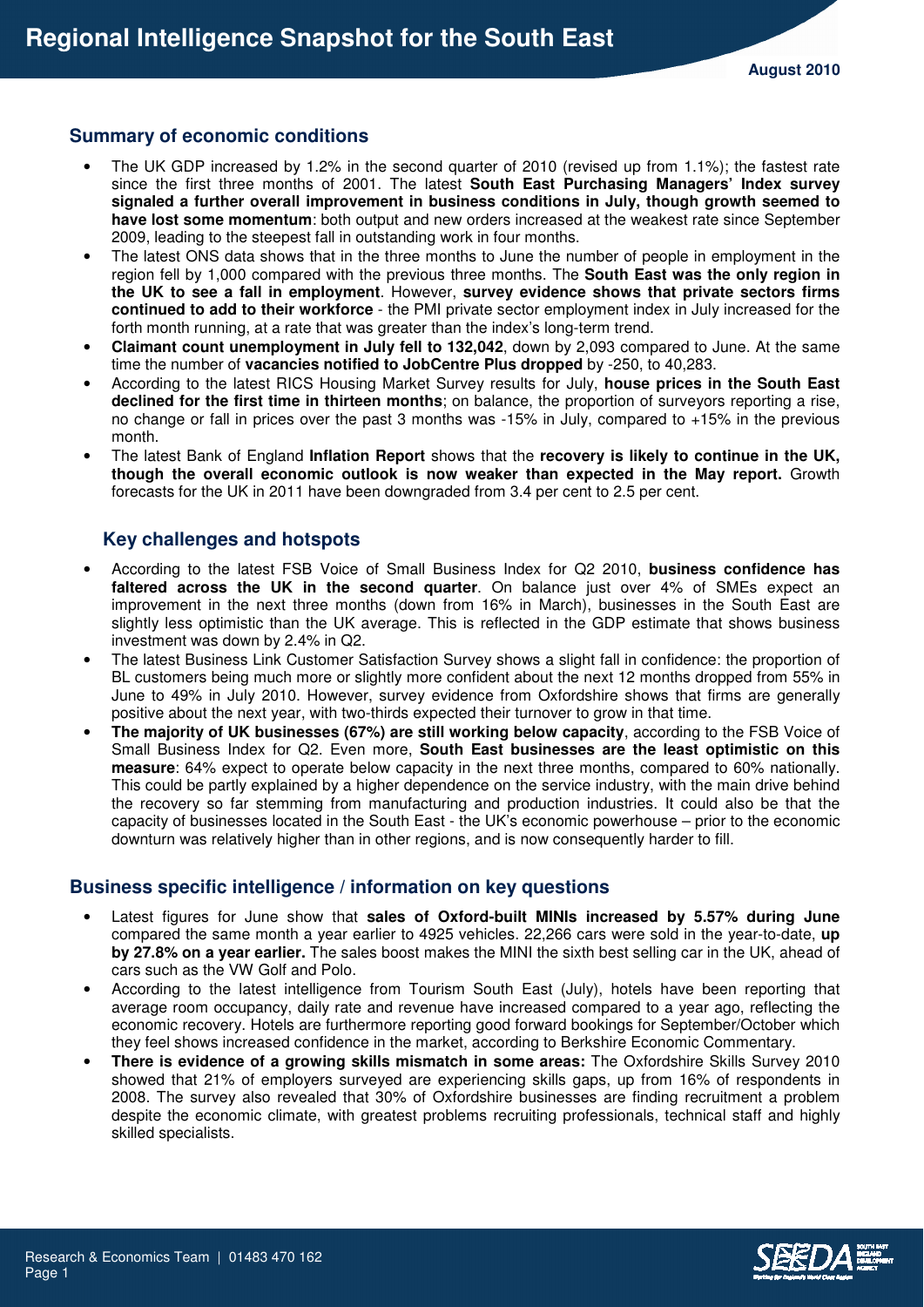# **Sectoral Overview**

## **Manufacturing**

According to the latest GDP statistics from the ONS for quarter 2, manufacturing output in the UK continued to grow in the second quarter of 2010. Growth is estimated at 1.6%, up from 1.4% in Q1.

The latest CBI Monthly Trends Enquiry (August 2010) indicates that there has been an increase in export orders, together with a smaller increase in total orders. Both of these increases have predominantly been driven by larger manufacturers. After a fall last month, expectations have also strengthened slightly – continued growth in output is predicted, with medium-sized manufacturers the most confident. Consumer goods manufacturers are the gloomiest, with expectations having worsened over recent months and no change in order books expected over the next three months. Expectations for inflation have also picked up, particularly among larger firms and manufacturers of consumer goods.

Despite the general trend for strong performance from large manufacturers, **Qinetiq** has announced plans to axe 325 jobs on top of almost 400 cuts announced last month. Most of the new redundancies will be at Boscombe Down, near Salisbury in Wiltshire, with the rest at its corporate headquarters in Farnborough.

The science and technology sector appears to have performed strongly in the South East in recent months. Notably, **a new £26 million research laboratory complex** has opened at Harwell, Oxfordshire, to bring together scientists from different disciplines in the hope that this will increase interaction and potentially spark research breakthroughs. The property consortium that has developed Harwell Science & Innovation Campus into a major hi-tech employer is also paying an undisclosed sum to Oxford Investment Opportunity Network (OION) to strengthen links between Oxfordshire investors, researchers and high-growth companies. More good news in this sector came from the announcement that a large research collaboration into sub-atomic particles at the **Rutherford Appleton Laboratory** near Oxford has been extended until 2018. This work covers superconducting materials for computers and medicine and also has links with fusion energy. In the pharmaceuticals sector, **Custom Pharmaceuticals** hope to expand their Brighton-based workforce by up to 50.

There was mixed news in the shipbuilding industry this month. **Palmer Johnson**, the superyacht builder, announced it is to shut its Hythe (Southampton) yard with the loss of 110 jobs, and **P&O** is to ace its Pride of Bilbao ferry service, with the potential loss of 208 agency staff. More positive news came from **Griffon Hoverwork**, based in Southampton, which has won a contract with the Indian Government to build 12 new hovercraft.

The drive for energy efficiency has often been identified as a potential source for new 'green jobs'. Some evidence that this could be the case came from **British Gas**, which will open a new 'insulation depot' in Southampton, designed to help customers make their homes more energy efficient – this will lead to the creation of 40 full-time jobs.

Some early indications of the effects of public sector cuts on private sector firms came from schools computer company **RM**, which announced that it is to make redundancies in the "low double digits" as a result of the government cutting the Building Schools for the Future scheme.

#### **Tourism (hospitality & travel)**

According to the latest intelligence update from Tourism South East (July 2010), hotels have been reporting that average room occupancy, average daily rate and revenue per available room have all increased in recent months. This positive sentiment in the hospitality sector was reflected in reports of new hotels being opened or renovated across the South East this month. For example, a new **Premier Inn** hotel is being built in Rochester, creating 45 jobs, and **Butlins** has unveiled plans for a third hotel in Bognor Regis, creating around 100 new jobs.

#### **Financial Services**

Evidence from the CBI Financial Services Survey indicates that business profitability has been rising throughout 2010, though expectations are relatively muted for the second half of the year.

Consistently high demand for high-quality business and finance-related qualifications has led Oxford University to commence work on a £28million extension to **Said Business School** scheduled for completion

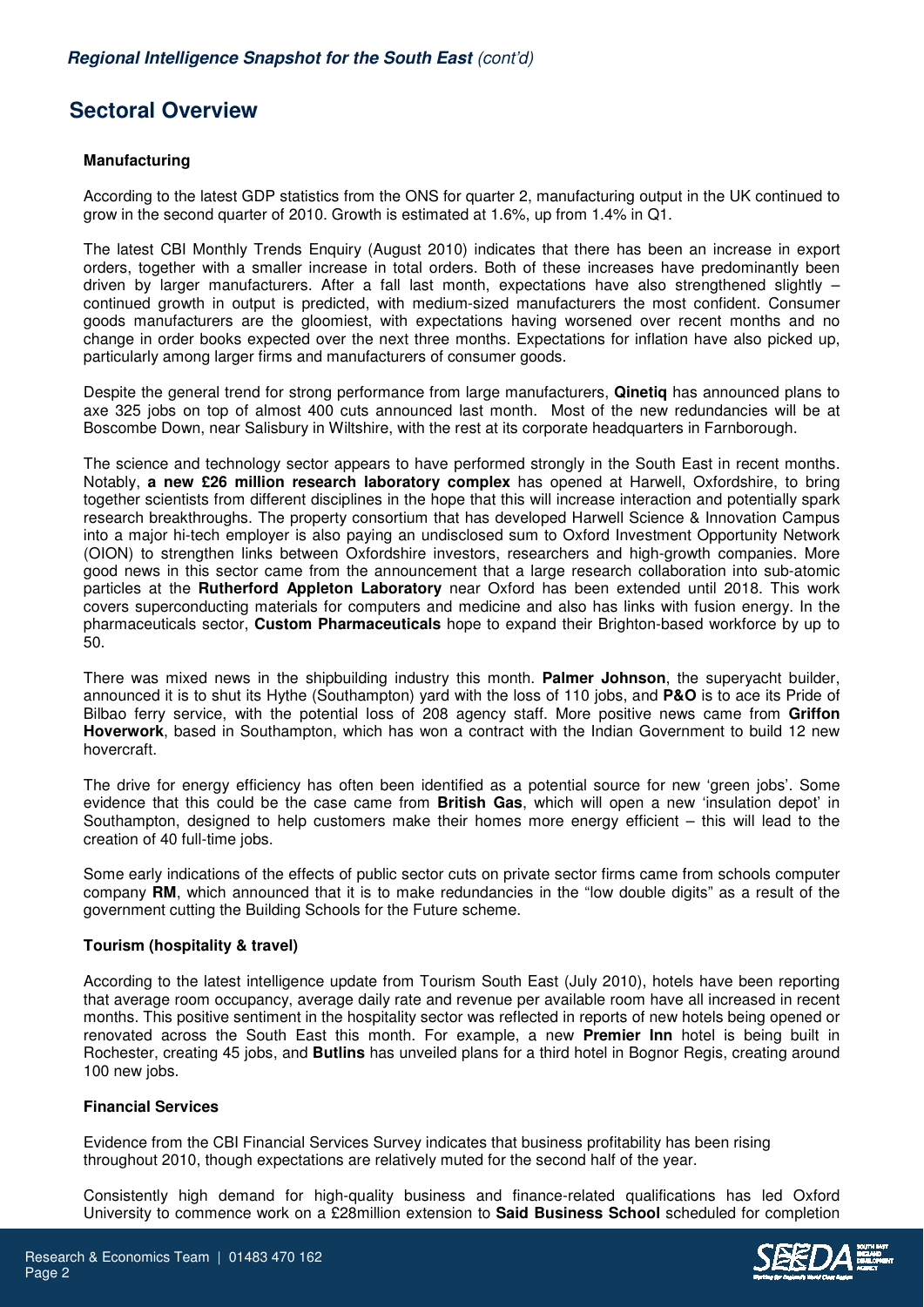in summer 2012. The extension will allow the school to expand its teaching and executive education activities, and will complement the school's existing facilities.

A master plan for the future of the Manor Royal business park in Sussex has also been unveiled. This will help the locally important area, which houses 500 businesses and employs 30,000 people, grow and develop over the next two decades.

### **Retail & motor trade**

The latest CBI Distributive Trades Survey (August 2010) indicates that retail sales and order volumes increased strongly across the country for the second consecutive month in the year to August, with further growth expected in September. In general, retailers were the most optimistic regarding the overall business situation than at any time since May 2004. The survey also provides good news for investment intentions, with retailers expecting to invest significantly more in the coming year relative to the past 12 months. Headcount in the sector was broadly unchanged from August 2009.

The survey also indicates that many of these trends are also true for firms in wholesaling, though growth was less strong. In general, wholesalers expect to invest broadly the same amount in the coming twelve months as they did in the last. Sales volumes and orders in the motor trades sector fell in the year to August, more sharply than expected, and both are expected to fall further in September. Annual growth in selling prices eased somewhat but remained elevated, while employment in the sector was unchanged on a year ago. Positive sentiment in the motor trades sector was reflected in the news that **Prodrive** is returning to rallying, creating up to 30 new jobs in Banbury.

Intelligence from the Federation of Small Businesses in the Thames Valley indicates that while the economy as a whole seems to be performing better than expected, small and micro firms are not expressing the same confidence. At the same time, small businesses across the South East have welcomed Government plans to encourage bankers to lend money to firms or face losing their bonuses. The FSB has also sounded a warning that the National Insurance holiday should be extended to all UK businesses – the latest 'Voice of Small Business Index' (July 2010) indicates that 64% of firms in the South East are likely to be working below capacity – more than anywhere else in the country. The FSB is concerned firms in the region will not start-up and that existing businesses will not have the support they need to grow and take on more staff.

Despite these very real concerns, the generally positive news from national retail surveys has been reflected in the South East. There were numerous reports this month of companies, both large and small, opening new premises in town centres across the South East. For example, **The Malls shopping centre** in Basingstoke is undergoing a £5.9 million refurbishment, a **New Look** store is expected to open in Farnborough, the **Rank Group** is planning to open a new casino in Reading, and more jobs are set to be creating by **Shoppingvouchers.co.uk** in Berkshire, and at a new **British Gas** call centre in Southampton, which will create at least 50 jobs.

Following on from last month's reports of regeneration in town centres (Aldershot and Worthing), a partnership between Sainsbury's and Cherwell District Council was announced this month that work has begun on a scheme to redevelop **Bicester town centre**. The £70 million scheme will see the creation of a new supermarket, a seven screen cinema and shops. A £12m retail development at Whitfield near Dover is also likely to create around 120 jobs.

## **Construction**

The latest estimates from the Office for National Statistics for UK GDP growth in Q2 indicate that construction recorded the largest growth across all UK sectors, by a significant margin. Construction output is now estimated to have increased by 8.5% in Q2 (revised from 6.6%), which represents a significant improvement from Q1, when output declined by 1.6%. Much of this improvement will be due to the bad weather in Q1 which led to a delay in projects.

According to intelligence from local partners, building companies could potentially benefit from the suspension of the Building Schools for the Future scheme. The school building contracts were said to be only available to large national contractors – as such, many smaller building firms could benefit if local authorities have more freedom to choose contractors for remodeling and renovation.

In general, anecdotal evidence suggests that construction firms in the South East are indeed seeing an improvement in the business climate. For example, **Helius**, the UK based energy firm, which announced plans